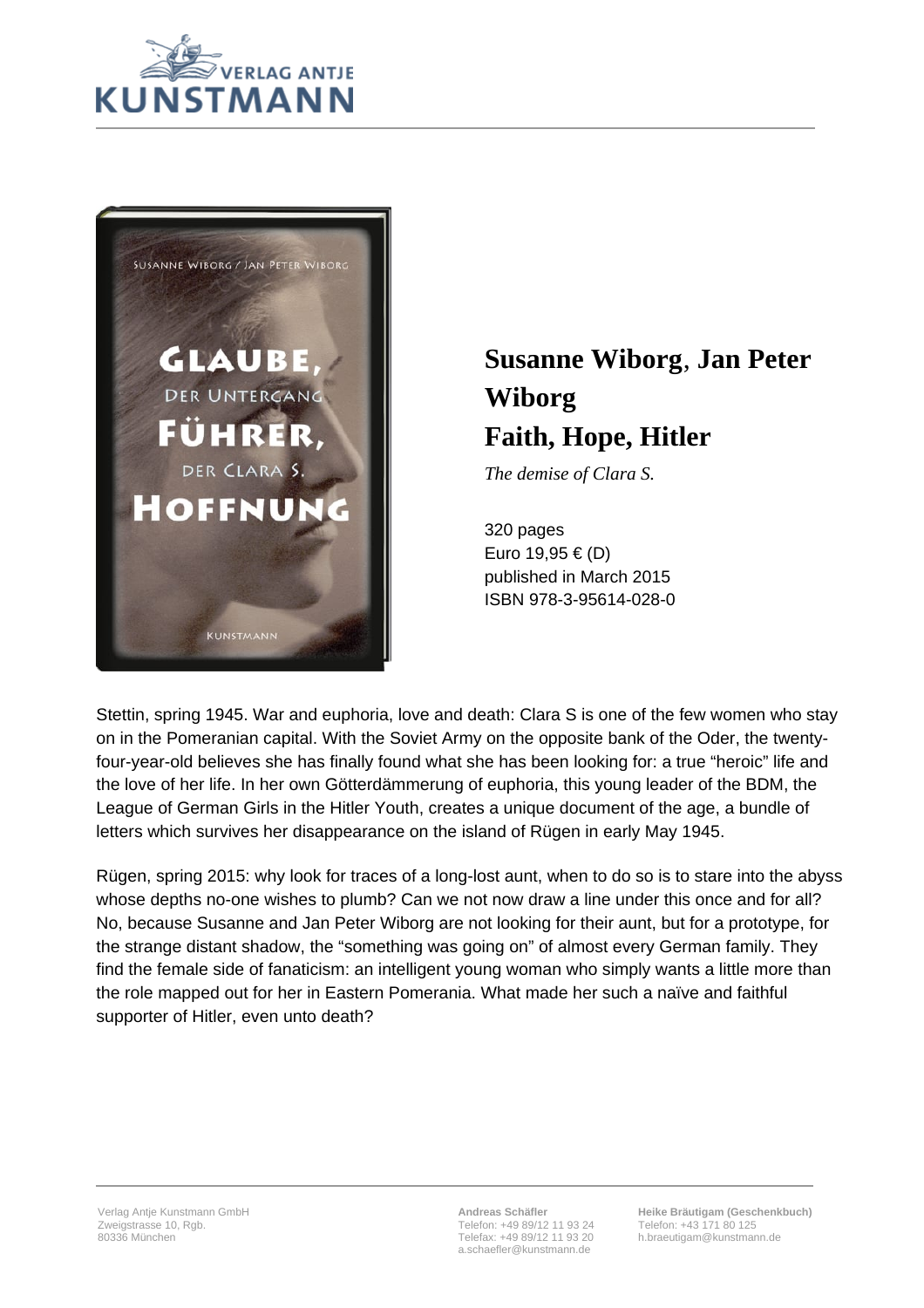



## **Susanne Wiborg**

Susanne Wiborg was born in 1957. She studied history and is now a freelance journalist, writing for DIE ZEIT and other publications. Though fascinated by history – especially Hanseatic history – she no longer wished to engage professionally with the Third Reich. Why keep plumbing depths which can never truly be understood? ,Susanne Wiborg is a journalist based near Hamburg. She writes for Die Zeit and kraut und rüben. Her first garden book (Blütenpracht und schlaue Hühner) was published by Kunstmann in 2016.

## **Other titles of the author**

Garden Time 978-3-88897-562-2